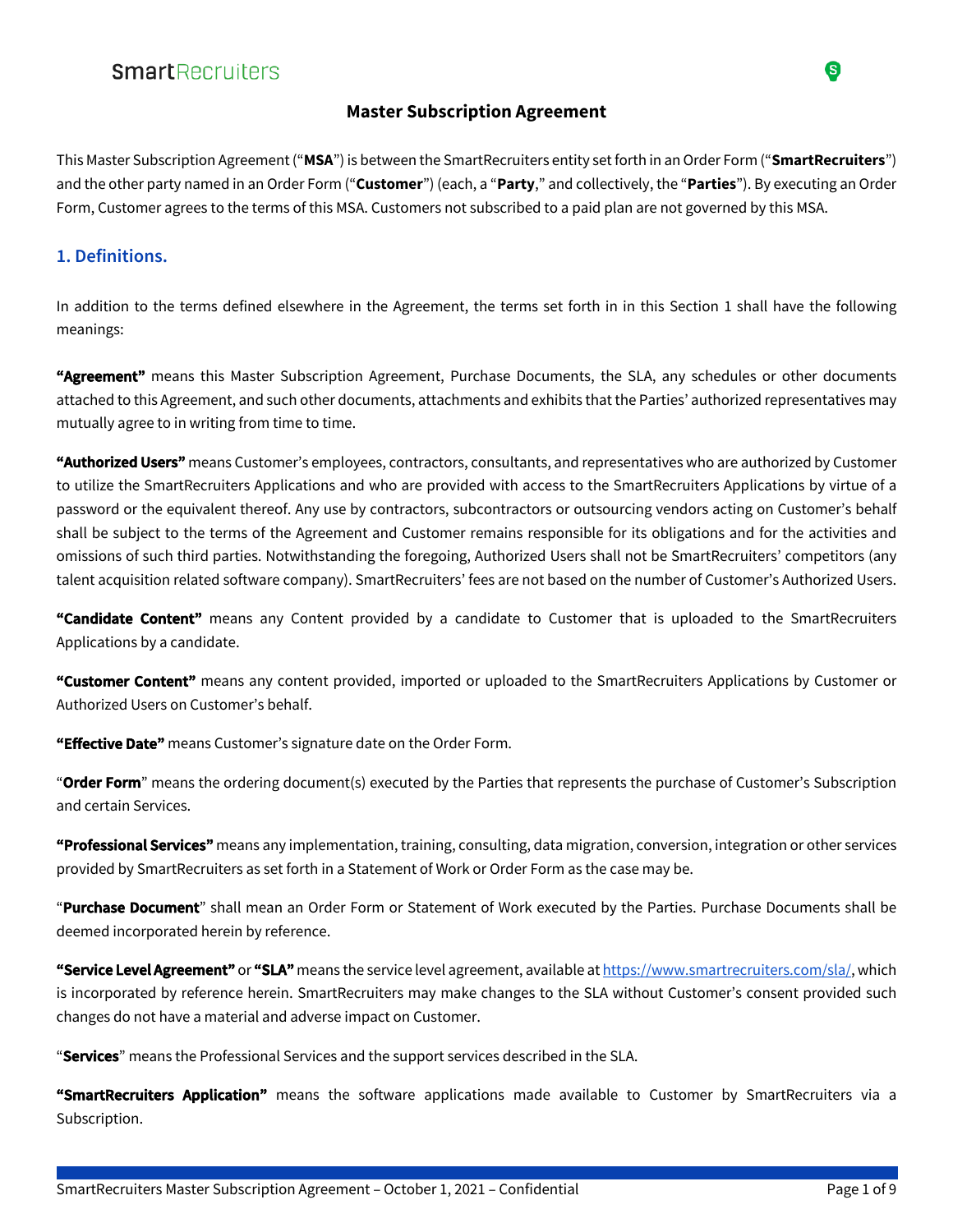

**"Start Date"** means the start date as set forth in the Order Form.

**"Statement of Work" or "SOW"** means an agreement specifying the details for the performance of the Professional Services and signed by both Parties.

**"Subscription"** means the right of Authorized Users to access and use the SmartRecruiters' Applications and Professional Services as set forth in an Order Form.

#### **2. Use of SmartRecruiters Applications and Services.**

**2.1. Access**; **License.** Subject to the terms and conditions of this Agreement, SmartRecruiters shall provide Customer's Authorized Users access to the SmartRecruiters Applications via a Subscription as specified in this Agreement. SmartRecruiters grants Customer a worldwide, non-exclusive, non-transferable right to access the SmartRecruiters Applications solely for the internal purposes of locating and hiring potential employees for Customer.

**2.2. Proprietary Rights**. This Agreement is a Subscription agreement for Customer to use the SmartRecruiters' Applications and Services. It is not a sale, or assignment and transfer, of any software, or any work product created by SmartRecruiters as part of any professional services. All rights not expressly granted to Customer, are reserved to SmartRecruiters. Because this is a Subscription agreement, Customer agrees that SmartRecruiters or its suppliers retain all right, title and interest (including all patent, copyright, trade secret, and other intellectual property rights) in and to the SmartRecruiters Applications, the Services, the Services deliverables and any and all underlying software (including interfaces), databases, all work product, know-how, procedures, techniques, and processes, developments, inventions, technology, algorithms, designs, or any materials provided by SmartRecruiters, and any adaptation, modification, derivation, addition or extension of the SmartRecruiters Applications and Services.

**2.3. Feedback**. "**Feedback**" means all comments and suggestions, whether written or oral, furnished by Customer or its Authorized Users to SmartRecruiters in connection with the Agreement. SmartRecruiters, in its sole discretion, may utilize the Feedback furnished by either Customer or Authorized Users to SmartRecruiters in connection with the Agreement provided SmartRecruiters does not reference or identify Customer. Customer hereby grants SmartRecruiters a worldwide, non-exclusive, irrevocable, perpetual, royalty-free right and license to incorporate the Feedback into SmartRecruiters products and services provided the Feedback does not identify Customer.

**2.4. Use Guidelines**. Customer shall use commercially reasonable efforts to make Authorized Users aware of the provisions of this Section 2.4.

**2.4.1. Restrictions**. Customer agrees Customer will not: (r) permit any third party to access and/or use SmartRecruiters Applications, other than the Authorized Users authorized under the Agreement or application programming interface access granted by a third party; (s) rent, lease, loan, or sell access to the SmartRecruiters Applications to any third party; (t) interfere with, disrupt, alter, translate, or modify the SmartRecruiters Applications or any part thereof, or the networks or services connected thereto; (u) reverse engineer, decompile, disassemble or otherwise attempt to obtain or perceive the source code from which any software component of the SmartRecruiters Applications are compiled or interpreted, and Customer acknowledges that nothing in this Agreement will be construed to grant the Customer any right to obtain or use such code; (v) access the SmartRecruiters Applications to build or create a derivative, competitive, or similar product or service, or copy any ideas, features, functions or graphics of the SmartRecruiters Applications; (w) introduce software or automated agents or scripts to the SmartRecruiters Applications so as to produce multiple accounts, generate automated searches, requests and queries, or to strip or mine data from the SmartRecruiters Applications; (x) store any illegal content or content which violates applicable law, or material rights of third parties in the SmartRecruiters Applications; (y) attempt to access SmartRecruiters Applications by any means other than through the interface that is provided by SmartRecruiters; (z) intentionally engage in any activity that interferes with or disrupts the SmartRecruiters Applications or Services or infringes on SmartRecruiters' and/or its third-party vendors' brand or intellectual property rights. Customer will use the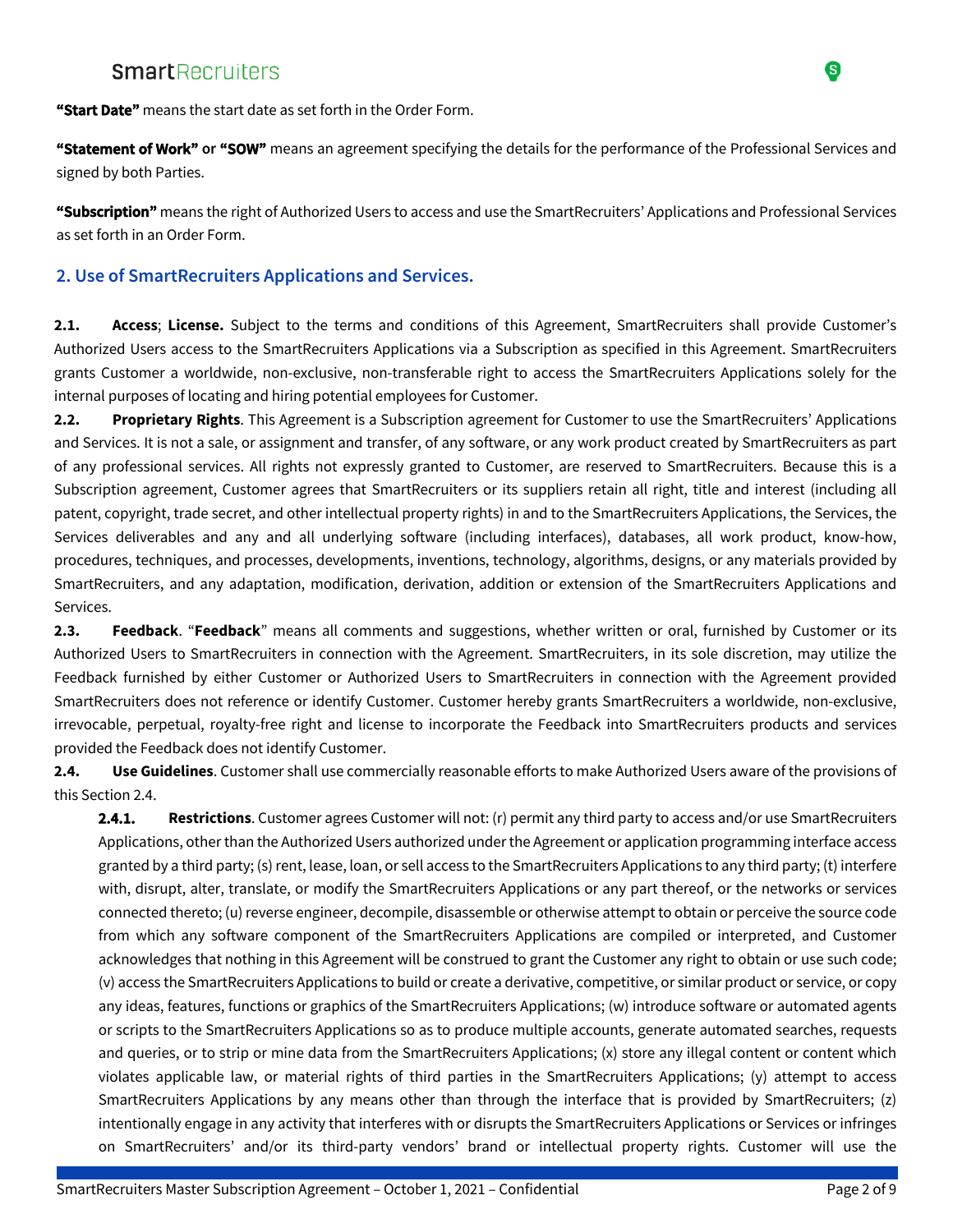SmartRecruiters Applications and all Candidate Content in conformance with all applicable laws.

**2.4.2. Unauthorized Use**. Customer shall ensure each username and password issued to an Authorized User will be used only by that Authorized User. Customer is responsible for making commercially reasonable efforts to maintain the confidentiality of all Authorized Users' usernames and passwords. Customer shall notify SmartRecruiters promptly of any actual or suspected unauthorized use of Customer's account, usernames, or passwords. SmartRecruiters reserves the right to terminate any username and password which SmartRecruiters reasonably determines may have been used by an unauthorized third-party, or for an unlawful purpose. SmartRecruiters shall notify Customer of any actual or suspected unauthorized use of Customer's account, usernames, or passwords.

**2.4.3. Purpose Restrictions**. Customer agrees not to use, or encourage or permit others to use, the SmartRecruiters Applications to: (s) stalk and/or harass someone; (t) harm minors in any way; (u) impersonate any person or entity, or falsely state or otherwise misrepresent Customer's affiliation with a person or entity; (v) forge headers or otherwise manipulate identifiers to disguise the origin of any Content posted on or transmitted through the SmartRecruiters Applications; (w) use the SmartRecruiters Applications or Content such that it will mislead a third party into believing that he or she is interacting directly with SmartRecruiters; (x) engage in any chain letters contests, junk email, pyramid schemes, spamming (unsolicited bulk emails), or other duplicative or unsolicited messages (commercial or otherwise); (y) harvest, collect, gather or assemble information or data regarding data subjects without their consent or a legitimate basis, as the case may be; or (z) market any goods or services for any business purposes (including advertising and making offers to buy or sell goods or services), unless specifically allowed to do so by SmartRecruiters.

#### **3. Fees, Invoicing, and Payment.**

**3.1. Fees**; **Payment**. Customer shall pay SmartRecruiters all fees set forth in the Agreement in full without any reduction for any offset, withholding, or other claims (except with respect to charges then under reasonable and good faith dispute as evidenced in a writing promptly sent by Customer to SmartRecruiters prior to the payment due date). Until paid in full, all past due fees not subject to a good faith dispute will bear an additional charge of the lesser of eight tenths of one percent (0.8%) per month or the maximum amount permitted under applicable law. The first invoice shall be issued on the Start Date. Except for a termination of the Agreement due to SmartRecruiters' material breach, or a termination in accordance with Section 13.1, all fees are nonrefundable once paid to SmartRecruiters. Subscription fees cannot be decreased during the term of an Order Form.

**3.2. Employee Definition**. "Employee" means someone Customer hires and compensates for their work, including contractors if Customer is using SmartRecruiters Applications to recruit and hire contractors.

**3.3. Employee Increases**. If Customer's Employee count exceeds the amount specified in the Order Form, Customer is responsible for notifying SmartRecruiters on or about each anniversary of the Effective Date and paying any additional Subscription fees going forward accordingly. Customer is not required to pay any such fees retroactively. SmartRecruiters shall invoice Customer for any increase above the original number of Employees specified in the Order Form(s) upon the start of the next annual period. If Customer acquires another company who begins using SmartRecruiters Applications, Customer must promptly notify SmartRecruiters and pay any additional fees in accordance with the agreed upon rates. This Section 3.3 shall have no effect on the pricing for SmartRecruiters Applications that are not based on Customer's Employee count.

**3.4. Taxes**. All fees stated in or in relation to this Agreement are exclusive of any applicable value added taxes, use, sales, and other taxes imposed by all local, state, federal or foreign authorities, which are added to the fees and paid by Customer, except for taxes on SmartRecruiters' income, employees, or similar taxes.

### **4. Term; Termination.**

**4.1. Term**. This Agreement starts on the Effective Date and remains in effect for the initial term ("**Initial Term**") as set forth in the Order Form. Any renewal(s) of the Initial Term shall be in accordance with the terms set forth in an Order Form (each, a "**Renewal** 

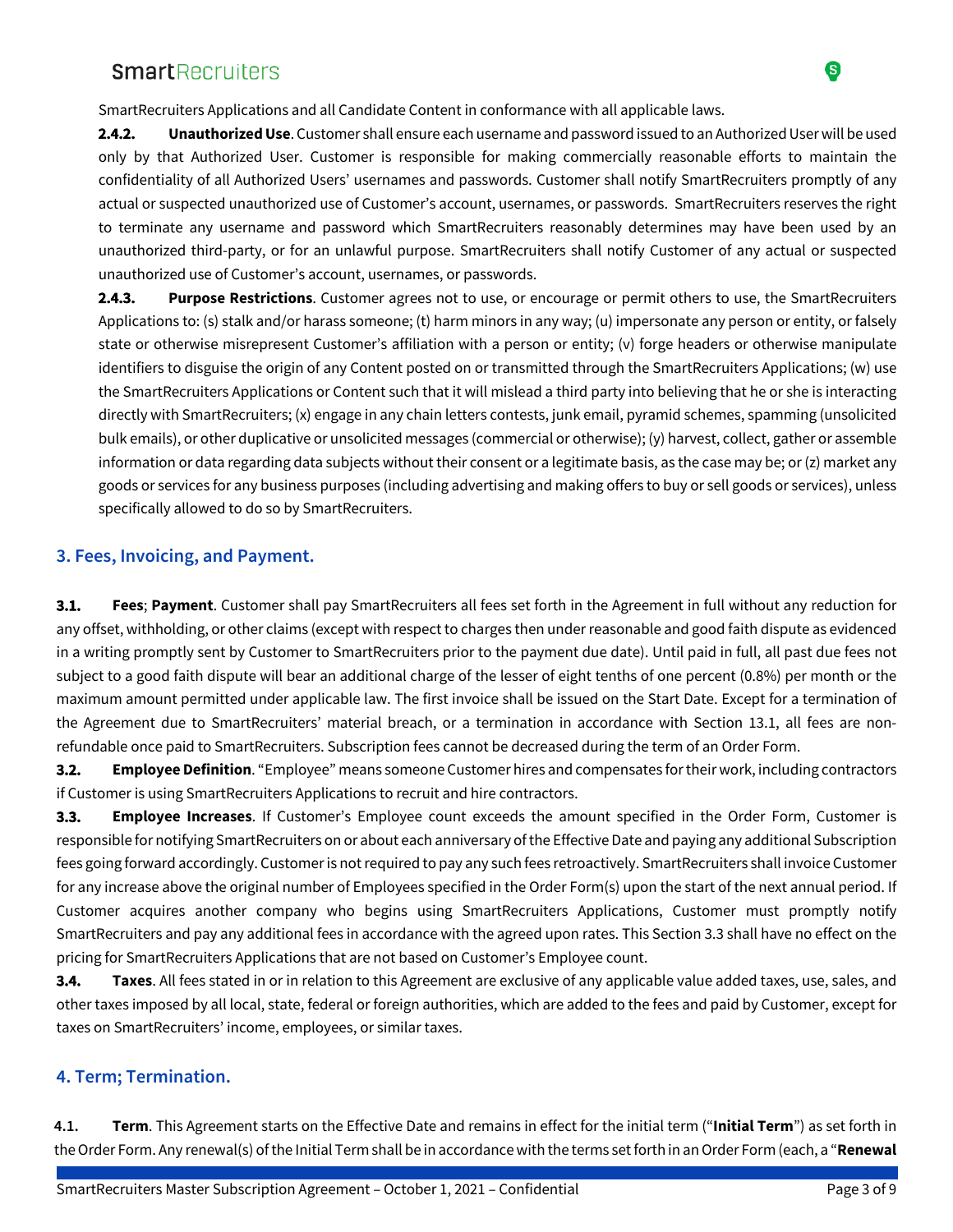

**Term**"). "**Term**" means the Initial Term and each Renewal Term.

**4.2. Termination**. Either Party may terminate this Agreement immediately upon written notice if the other Party materially breaches the Agreement and fails to cure such breach within thirty (30) days after receiving written notice of such breach. Where payment of undisputed fees is late for more than sixty (60) days after the due date of the undisputed invoice, SmartRecruiters reserves the right to suspend the Services and/or to terminate this Agreement by giving Customer seven days' prior written notice (email being sufficient).

**4.3. Effect of Termination**. Upon termination or expiration of this Agreement for any reason: (i) SmartRecruiters will terminate Customer's access to the SmartRecruiters Applications and will cease providing any Services, and (ii) all fees owed by Customer will become immediately due and payable unless such termination is: (y) due to a material breach of the Agreement by SmartRecruiters in which case SmartRecruiters shall promptly issue Customer a prorated refund for any pre-paid Subscription fees for the remaining number of months left in the Term following the effective date of termination, or (z) in accordance with section 13.1, in which case SmartRecruiters shall promptly issues Customer a prorated refund for any pre-paid Subscription fees for the remaining number of months left in the Term following the effective date of termination.

**4.4. Data Return**. For 30 days after termination or expiration of this Agreement, SmartRecruiters will free of charge, provide access to Customer's public API, so that Customer can retrieve its data, including, without limitation, Customer Content and Candidate Content, in a format described on https://dev.smartrecruiters.com/customer-api/overview/. After 30 days, Customer agrees that no access to Customer's public API will be granted to Customer any further, and SmartRecruiters will remove Customer's access and delete Customer's data.

#### **5. Marketplace; Job Distribution & SmartDistribute; Integrations.**

#### **5.1. Marketplace**.

**5.1.1. Background**. SmartRecruiters Applications are integrated with third-party software and services solutions that Customer has the option to purchase via SmartRecruiters' marketplace (the "**Marketplace**" and each third-party software products and services provider, a "**Marketplace Vendor**"). For the Marketplace, SmartRecruiters is merely an intermediary, similar to an app-store.

**5.1.2. Marketplace**. Because products are provided by Marketplace Vendors, not SmartRecruiters, and such relationship is independent of SmartRecruiters and Customer: (r) Marketplace Vendors are not SmartRecruiters' agent, subcontractor, or sub-processor, (s) SmartRecruiters makes no representations or warranties regarding Marketplace Vendor products, (t) when Customer purchases Marketplace Vendor products through the Marketplace, a Marketplace Vendor's terms and conditions, including their data protection terms, and not this Agreement, apply to Customer and govern Customer's use of Marketplace Vendor products. Accordingly, Customer is urged to review any Marketplace Vendor products' terms and conditions before purchasing or otherwise accessing any Marketplace Vendor products, (u) SmartRecruiters is not responsible for the content and the operation of any Marketplace Vendor products, (v) SmartRecruiters has no liability whatsoever to Customer related to Marketplace Vendor products, (w) any exchange of data between Customer and any Marketplace Vendor (including job boards and aggregators) is solely between Customer and the Marketplace Vendor and SmartRecruiters is not responsible for any disclosure, modification or deletion of Customer's data resulting from access by a Marketplace Vendor, (x) if a Marketplace Vendor ceases to provide, or makes changes to, their product, including the products' interoperation with SmartRecruiters Applications, Customer is not entitled to any refund, credit, or other compensation (except for a refund of Marketplace Vendor products purchased where Customer has pre-bought Marketplace Vendor products that are no longer available through SmartRecruiters), (y) any prepaid but unused Marketplace Vendor products purchased on the SmartRecruiters Application may expire 1-year from the date of purchase of the Marketplace Vendor products unless otherwise agreed between the Marketplace Vendor and Customer, and (z) upon Customer's written request, SmartRecruiters may act on Customer's behalf to procure Marketplace Vendor products.

**5.2. SmartDistribute**. As set forth in the Order Form, Customer may elect to subscribe to SmartRecruiters' "advanced job distribution" services to (i) manage job postings online, and (ii) distribute jobs to third party job boards and aggregators supported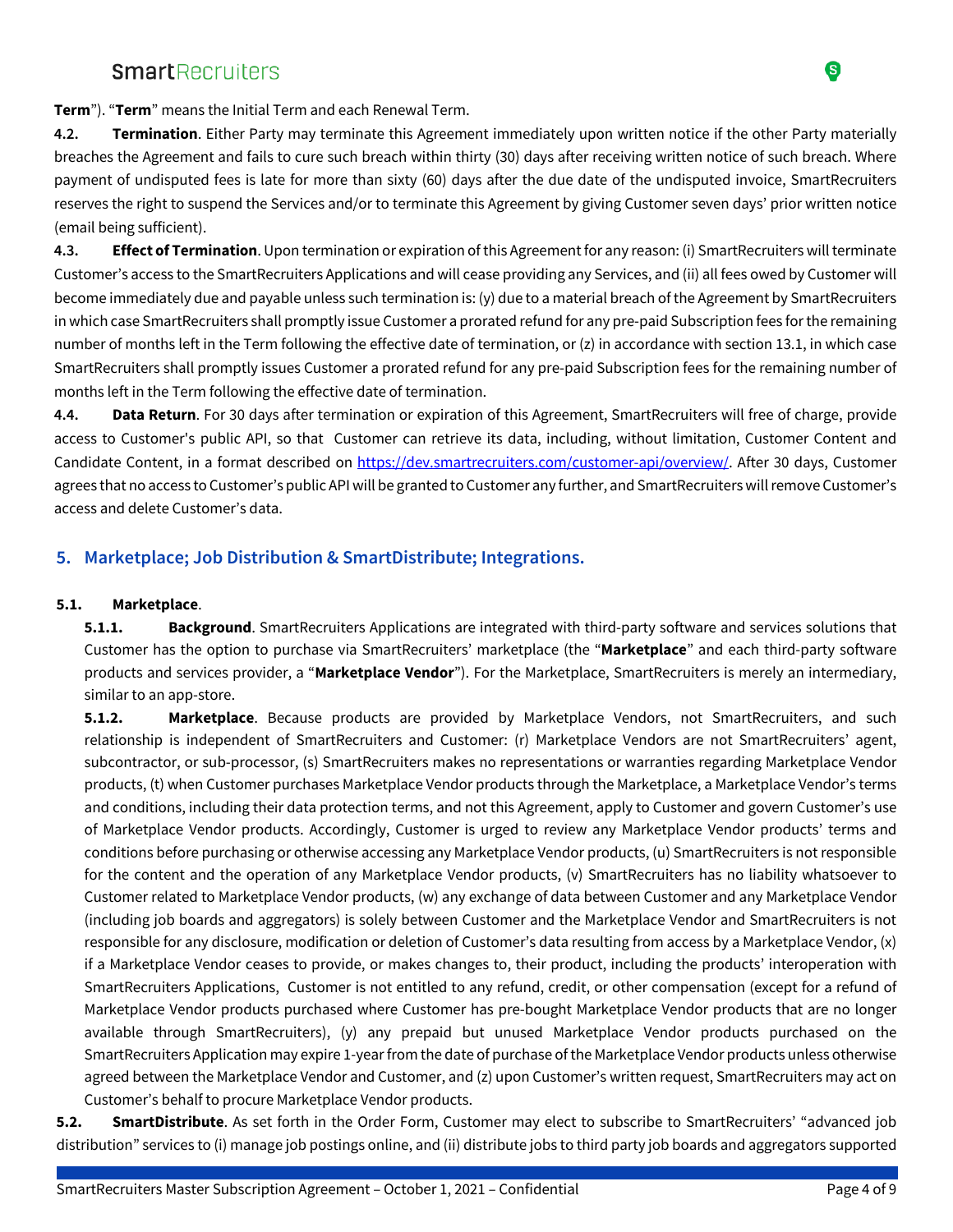by SmartRecruiters (https://marketplace.smartrecruiters.com/category/job-boards/). In either case, SmartRecruiters will not be liable to the extent any resulting issue is outside SmartRecruiters' reasonable control, or if the third-party job board or aggregator ceases to provide these job distribution services.

**5.3. Purchased Integrations**. If a Purchase Document includes integrations to third-party services, SmartRecruiters shall make all reasonable efforts to ensure successful integrations. However, because an integration to any third-party software is dependent upon the technical setup of third-party systems, which are not under SmartRecruiters' control, SmartRecruiters is not liable for any failures relating to the integration unless such failures are exclusively under SmartRecruiters' control.

### **6. Customer Content.**

**6.1. Customer License Grant**. For the Term of the Agreement, Customer grants SmartRecruiters a limited, non-exclusive, worldwide, royalty-free and fully paid license to: (a) use, reformat, display, and modify the Customer Content solely for the purpose of, and to the extent necessary, to perform the Agreement for Customer (including, where applicable, sharing and providing Customer Content with candidates & employees); and (b) use Customer's trademarks, service marks, and logos to perform the Agreement for Customer (e.g. to post jobs that include Customer's logo). Unless otherwise agreed by the Parties, SmartRecruiters may not use Customer's trademarks, service marks, and logos for any other purpose. All rights in and to the Customer Content not expressly granted to SmartRecruiters in this Agreement are reserved by Customer. As between the Parties, Customer retains all right, title and interest in and to the Customer Content and SmartRecruiters acknowledges that it neither owns nor acquires any additional rights in and to Customer Content not expressly granted by this Agreement.

**6.2. Customer Content Responsibility**. Customer shall be responsible for, and assumes the risk, responsibility and expense of: (i) any problems resulting from the accuracy, quality, integrity, legality, reliability, and appropriateness of all such Customer Content; (ii) acquiring, installing and maintaining all connectivity equipment, hardware, software and other equipment as may be necessary for it and its Authorized Users to connect to, access, and use the SmartRecruiters Applications and Services; and (iii) SmartRecruiters being compelled to be a witness in any proceeding to which SmartRecruiters is not a party or if SmartRecruiters receives a subpoena with respect to any proceeding to which SmartRecruiters is not a party that are in any way related to Customer's use of the SmartRecruiters Applications or Services.

### **7. Representations and Warranties.**

**7.1. SmartRecruiters Warranties**. SmartRecruiters represents and warrants that it (i) has all rights to provide Customer a Subscription to the SmartRecruiters Applications and it has and will maintain all necessary third-party licenses necessary for the performance of the Agreement, (ii) during the Term of this Agreement, it will: (a) provide the SmartRecruiters Applications and Services in accordance with the Agreement; and (b) implement and maintain backup, security and business continuity measures, in accordance with industry practices, and (iii) will perform the Services in a good, workmanlike, and professional manner. Customer's remedy for a breach of the warranty in section 7.1(iii) shall be re-performance of the relevant Services free of charge.

**7.2. WARRANTY DISCLAIMER**. EXCEPT AS EXPRESSLY PROVIDED IN THIS AGREEMENT, AND TO THE MAXIMUM EXTENT PERMITTED BY APPLICABLE LAW, THE SMARTRECRUITERS APPLICATIONS AND SERVICES ARE PROVIDED "AS IS," AND SMARTRECRUITERS MAKES NO (AND HEREBY DISCLAIMS ALL) OTHER WARRANTIES, REPRESENTATIONS, OR CONDITIONS, WHETHER WRITTEN, ORAL, EXPRESS, IMPLIED OR STATUTORY, INCLUDING ANY IMPLIED WARRANTIES OF MERCHANTABILITY, TITLE, OR FITNESS FOR A PARTICULAR PURPOSE, WITH RESPECT TO THE USE, MISUSE, OR INABILITY TO USE THE SMARTRECRUITERS APPLICATIONS AND SERVICES (IN WHOLE OR IN PART) OR ANY OTHER PRODUCTS OR SERVICES PROVIDED TO CUSTOMER BY SMARTRECRUITERS. EXCEPT AS EXPRESSLY SET FORTH IN THIS AGREEMENT, SMARTRECRUITERS DOES NOT WARRANT THAT ALL ERRORS CAN BE CORRECTED, THAT OPERATION OF THE SMARTRECRUITERS APPLICATIONS OR SERVICES SHALL BE UNINTERRUPTED OR ERROR-FREE, OR THAT THE SMARTRECRUITERS APPLICATIONS AND SERVICES WILL MEET CUSTOMER'S PARTICULAR REQUIREMENTS OR EXPECTATIONS.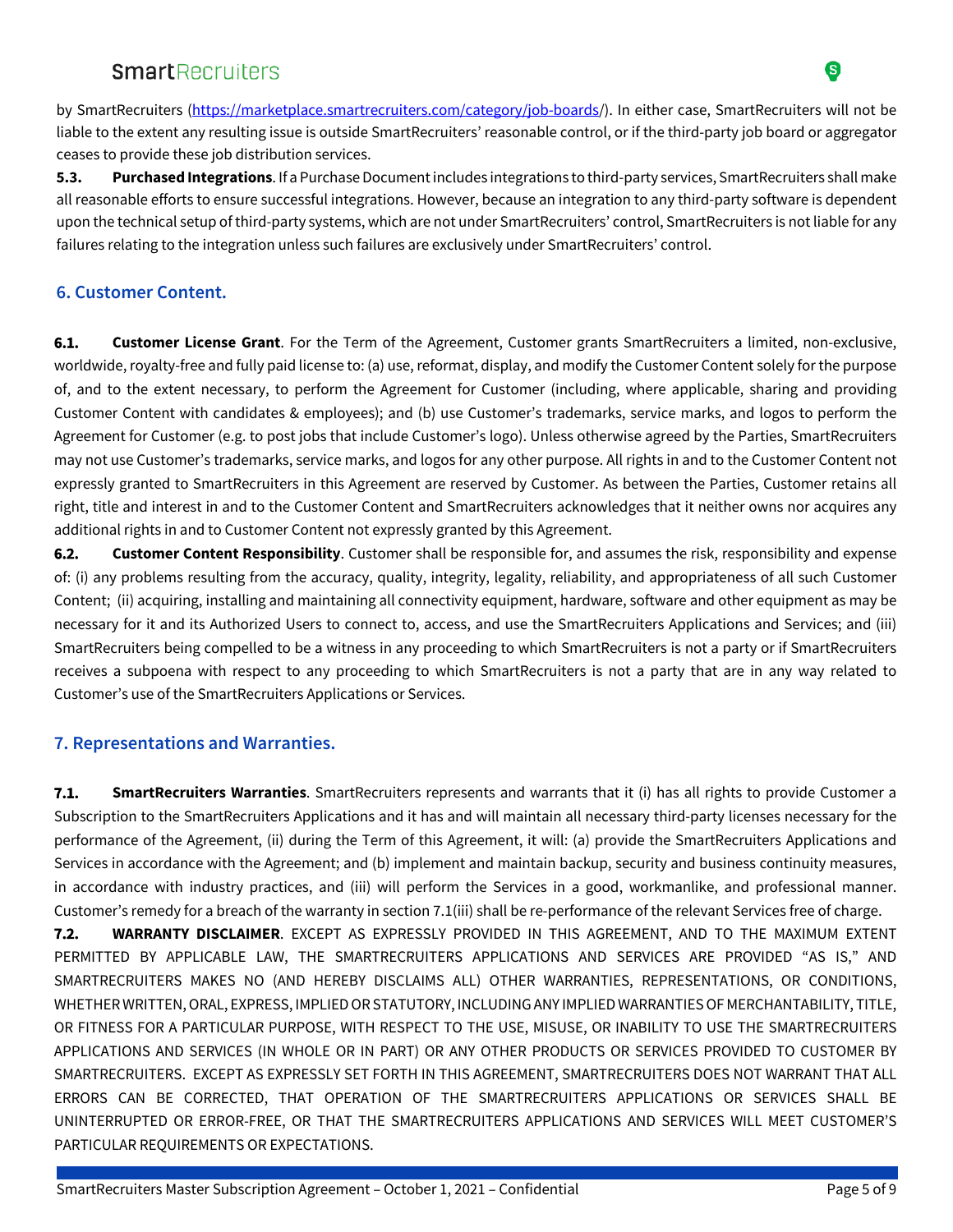#### **8. Confidentiality.**

**8.1. Definition**; **Use**. "**Confidential Information**" means any non-public or proprietary information or material relating to a Party, whether orally, in writing disclosed to the receiving Party, in electronic, tape, disk, or any other physical or visual form, by or on behalf of the disclosing Party, that is marked or designated as confidential or might reasonably be considered as confidential, including without limitation, all know-how, trade secrets, scientific, technical, statistical, strategic, financial or commercial information. Each Party agrees to: (a) use the Confidential Information of the other Party only for the purposes described and as permitted herein; and (b) restrict access to the Confidential Information to such of its personnel, agents, and/or consultants, if any, who have a need to have access and who have been advised of and have agreed in writing or are otherwise bound to treat such information in accordance with the terms of this Agreement.

**8.2. Exceptions**. The foregoing provision will not apply to Confidential Information that (a) is publicly available or in the public domain when disclosed; (b) is or becomes publicly available or enters the public domain through no fault of the recipient; (c) is rightfully communicated to the recipient by persons not bound by confidentiality obligations with respect thereto; (d) is already in the recipient's possession free of any confidentiality obligations before disclosure; (e) is independently developed by the recipient; (f) is approved for release or disclosure by the disclosing party in writing without restriction; (g) is disclosed pursuant to the order requirement of a court, administrative agency, or other governmental body, provided the receiving party provides reasonable advance notice to enable the disclosing party to a protective order, or (h) to establish a Party's rights under this Agreement.

#### **9. Individual Accounts.**

Any individual has the option to set up a personal account in SmartRecruiters' software. With this personal account, an individual is able to coordinate different application profiles and application processes for multiple companies. The collection and processing personal data for an individual's personal account is not done by SmartRecruiters for Customer. Instead, SmartRecruiters does it solely for the individual. Therefore, such relationship between an individual with an individual account and SmartRecruiters is not governed by this Agreement.

#### **10. Anti-Bribery.**

Neither Party shall receive or offer any bribes, gifts, or things of value in connection with this Agreement. Each Party hereby undertakes that, at the Effective Date, itself, its directors, officers or employees have not offered, promised, given, authorized, solicited or accepted any undue pecuniary or other advantage of any kind (or implied that they will or might do any such thing at any time in the future) in any way connected with the Agreement and that it has taken reasonable measures to prevent subcontractors, agents or any other third parties, subject to its control from doing the foregoing.

#### **11. Open-Source Software.**

The SmartRecruiters Applications include certain free and/or open-source software components ("**Open-Source Software**"). The Open-Source Software is governed by the respective/relevant Open-Source Software terms. The license terms of the Open-Source Software that are included in SmartRecruiters Applications, and the relevant categories and components, are available at: https://www.smartrecruiters.com/terms-and-conditions/FOSS-2/. SmartRecruiters shall not use Open-Source Software in any way that imposes obligations on Customer other than as stated in this Agreement. SmartRecruiters shall comply with all Open-Source Software terms and conditions.

S)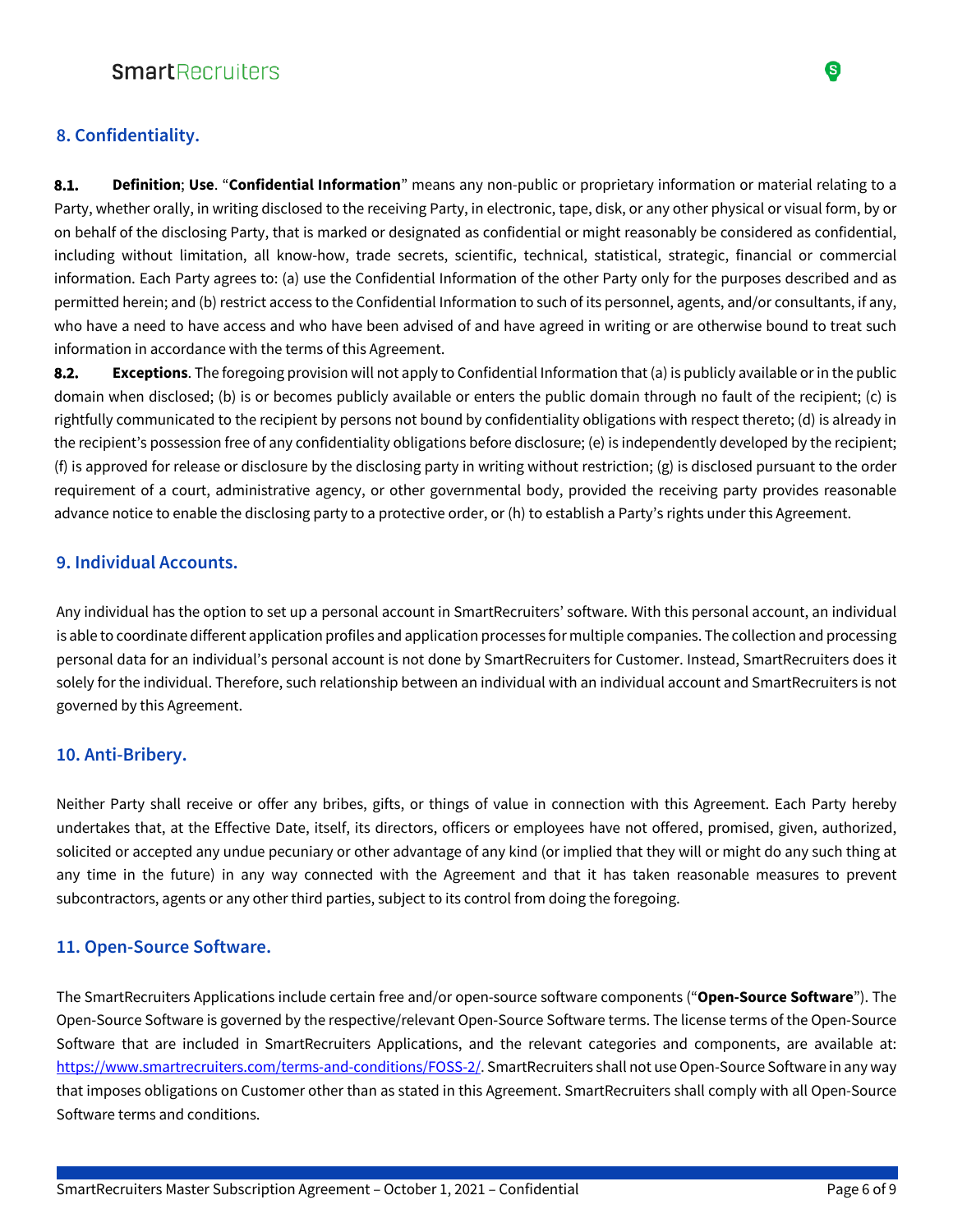### **12. Limitation of Liability.**

TO THE EXTENT PERMITTED UNDER APPLICABLE LAW, IN NO EVENT SHALL EITHER PARTY, OR ITS SUPPLIERS, BE LIABLE TO THE OTHER PARTY FOR ANY SPECIAL, INDIRECT, INCIDENTAL, PUNITIVE, EXEMPLARY CONSEQUENTIAL DAMAGES, LIABILITY (INCLUDING REASONABLE ATTORNEY'S FEES) RESULTING FROM OR IN CONNECTION WITH THIS AGREEMENT, REGARDLESS OF THE CAUSE OF ACTION OR THE THEORY OF LIABILITY, WHETHER IN TORT, CONTRACT, OR OTHERWISE, EVEN IF SUCH PARTY HAS BEEN NOTIFIED OF THE LIKELIHOOD OF SUCH DAMAGES. IN ANY EVENT, EXCEPT FOR AMOUNTS OWED TO SMARTRECRUITERS BY CUSTOMER AS SET FORTH IN THE AGREEMENT, EACH PARTY'S AGGREGATE LIABILITY UNDER OR IN RELATION TO THIS AGREEMENT SHALL BE LIMITED TO THE FEES PAID BY CUSTOMER UNDER THIS AGREEMENT FOR THE THEN-CURRENT SUBSCRIPTION YEAR, REGARDLESS OF WHETHER SUCH LIABILITY ARISES FROM A MATERIAL BREACH OF CONTRACT, TORT, BREACH OF STATUTORY DUTY, OR OTHERWISE. THE LIMITATIONS OF LIABILITY IN THIS SECTION SHALL NOT APPLY TO ANY LIABILITY FOR DEATH OR PERSONAL INJURY RESULTING FROM NEGLIGENCE, ANY LIABILITY ARISING FROM FRAUD OR WILLFUL MISCONDUCT, ANY LIABILITIES THAT MAY NOT BE EXCLUDED UNDER APPLICABLE LAW, OR SMARTRECRUITERS' INTELLECTUAL PROPERTY INDEMNIFICATION.

#### **13. Indemnification.**

**13.1. SmartRecruiters Indemnification**. SmartRecruiters shall defend, indemnify, and hold harmless Customer from and against any and all claims, suits, proceedings, losses, damages, liabilities, costs, and expenses (including, without limitation, reasonably attorney's fees) arising out of any claims, demands, suits, or proceedings brought by a third party alleging the SmartRecruiters Applications infringe upon any patent, copyright, or trademark, or misappropriates any trade secret or other intellectual property rights of any third party. If any portion of the SmartRecruiters Applications becomes, or in SmartRecruiters' opinion is likely to become, the subject of a claim of infringement, SmartRecruiters may, at SmartRecruiters' option: (a) procure for Customer the right to continue using the SmartRecruiters Applications; (b) replace the SmartRecruiters Applications with a noninfringing solution which does not materially impair the functionality of the SmartRecruiters Applications; (c) modify the SmartRecruiters Applications so that it becomes non-infringing; or (d) if none of the foregoing options are commercially practicable, then SmartRecruiters may terminate the Agreement and shall refund any fees paid by Customer to SmartRecruiters for the remainder of the Term then in effect, and upon such termination, Customer will immediately cease all use of the SmartRecruiters Applications. This Section 13.1 states the entire liability and obligation of SmartRecruiters, and Customer's exclusive remedy, regarding any intellectual property infringement relating to SmartRecruiters Applications.

**13.2. Exclusions**; **Customer Indemnity**. Notwithstanding section 13.1, SmartRecruiters shall have no obligation under this section or otherwise with respect to any infringement claim based upon: (i) any use of the SmartRecruiters Applications not in accordance with this Agreement, (ii) Customer Content, (iii) the negligence or willful misconduct of Customer, (iv) any third party application not sold by SmartRecruiters and provided or utilized by Customer in combination with the SmartRecruiters Applications, or (v) any dispute or issue between Customer and any third-party, except those claims covered by Section 13.1 (collectively, the "**Customer Indemnity Obligations**"). Customer will indemnify (including without limitation payment of any settlement amount, damages, or judgment), defend and hold SmartRecruiters, including its officers, directors, employees, consultants, affiliates, subsidiaries and agents harmless from and against every claim, liability, damage, loss, and expense, including reasonable attorneys' fees and costs, arising out of or in any way connected with the Customer Indemnity Obligations, provided that such dispute or issue does not arise as a result of SmartRecruiters' breach of the Agreement.

**13.3. Indemnitee Obligations**. The indemnifying party's obligations as set forth above are expressly conditioned upon each of the following: (a) the indemnified party promptly notifying the indemnifying party in writing of any threatened or actual claim or suit; (b) the indemnifying party having sole control of the defense or settlement of any claim or suit; (c) the indemnified party cooperating with the indemnifying party to facilitate the settlement or defense of any claim or suit; (d) the indemnified party not making any admissions of liability or compromise in relation to the claim without the Indemnifying party's prior consent (such consent not to be unreasonably withheld); and (e) the indemnified party using reasonable endeavors to mitigate its and the

❸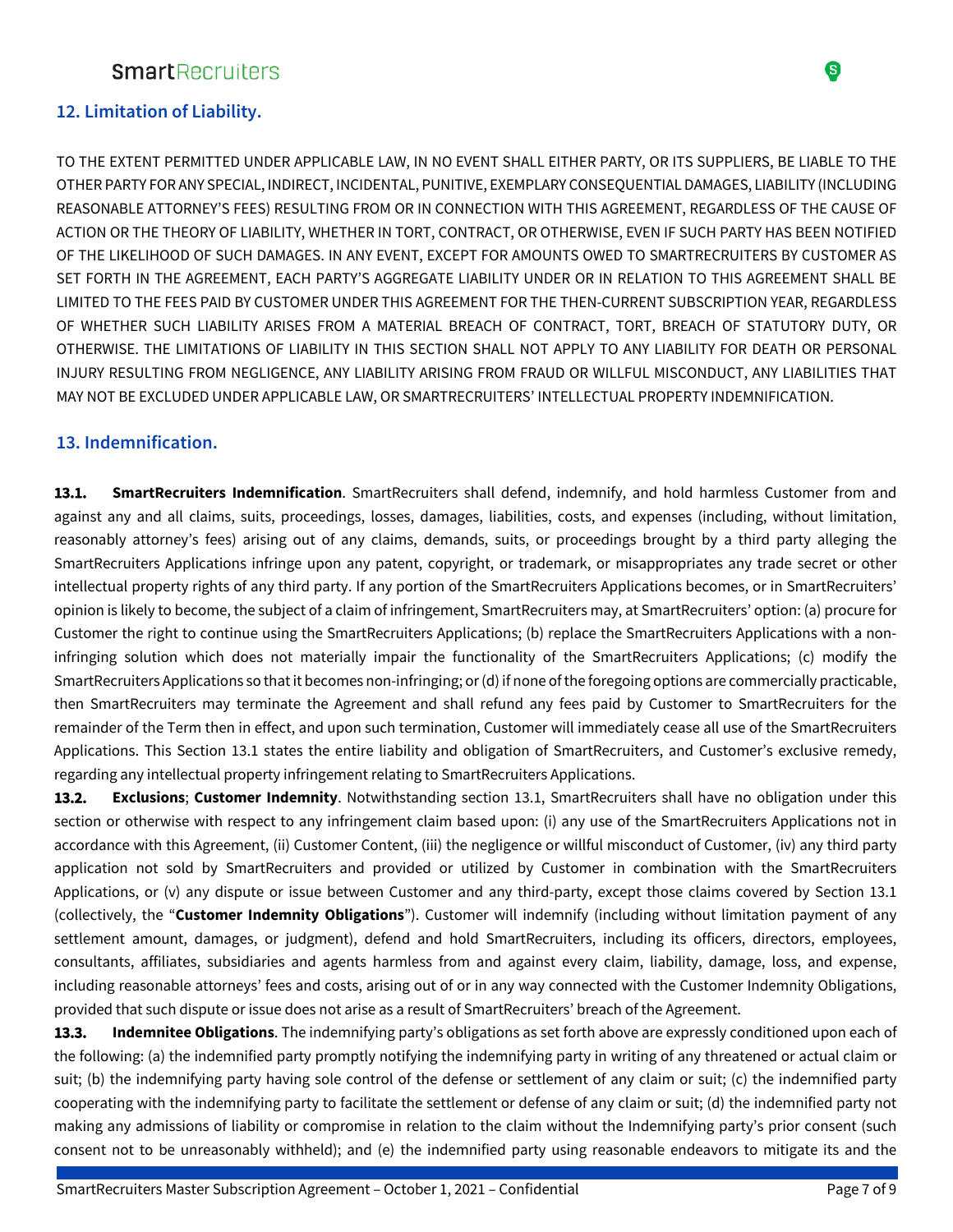indemnifying party's losses, liability, costs and expenses in regarding a claim.

#### **14. Miscellaneous.**

**14.1. Survival.** Any sections related to proprietary rights, payment of fees, confidentiality and non-disclosure, indemnification, and limitation of liability shall survive any termination or expiration of this Agreement.

**14.2. Electronic Signature**; **Facsimile**; **Email Transmission**; **Counterparts**. The Agreement (including an Order Form or SOW) may be executed and delivered by electronic signature, facsimile or email and each full reproduction, including reproductions by photocopy or scan, shall be deemed an original. Receipt of any such reproduction or facsimile or email transmission shall be deemed delivery of an original.

**14.3. Assignment**. The Agreement shall be binding upon the Parties' respective successors and permitted assigns. Neither Party shall assign the Agreement, and/or any of its rights and obligations hereunder, without the prior written consent of the other party, which consent shall not be unreasonably withheld. Notwithstanding the above, either party may assign or transfer the Agreement upon a change of control or pursuant to a sale of all or substantially all the stock or assets of the assigning party.

**14.4. Entire Agreement**; **Priority**. This Agreement, including any Order Form(s) and Statements of Work, and the documents referred to therein, constitutes the entire agreement between Customer and SmartRecruiters and governs Customer's use of the SmartRecruiters Applications and Services, and as of the Effective Date supersedes all prior and written agreements, arrangements, communications and representations. Any term or condition specified in a Customer's purchase order and/or any of Customer's terms and conditions are void and not applicable to the Agreement. If there is any inconsistency among the terms and conditions of the Agreement and a Purchase Document, the terms of the Purchase Document shall control.

**14.5. Severability.** If any provision of this Agreement is, for any reason, held to be invalid or unenforceable for any reason, the remaining provisions will continue in full force without being impaired or invalidated in any way. The Parties agree to replace any invalid provision with a valid provision that most closely approximates the intent and economic effect of the invalid provision.

**14.6. Governing Law.** If this SmartRecruiters entity set forth in the Order Form is: (1) SmartRecruiters, Inc., the Agreement will be governed by the laws of the State of Delaware, without giving effect to any conflicts of laws principles that require the application of the law of a different jurisdiction, and the United Nations Convention on Contracts for the International Sale of Goods will not apply to this Agreement, (2) SmartRecruiters GmbH, then German Law shall govern the Agreement, (3) SmartRecruiters Sarl, then French law shall govern the Agreement, or (4) SmartRecruiters Ltd, then the law of England and Wales shall govern the Agreement.

**14.7. Waiver**. The waiver by either party of a breach of any provision of the Agreement will not operate or be interpreted as a waiver of any other or subsequent breach.

**14.8. Force Majeure**. Except for payment obligations, neither party will be liable to the other for any failure to meet its obligations under the Agreement where such failure is caused by events beyond its reasonable control such as failure of communications networks, inability to timely obtain instructions or information from the other party, governmental action, fire, storms, floods or other acts of God, provided that the party seeking to rely on such circumstances gives written notice of such circumstances to the other party hereto and uses reasonable efforts to overcome such circumstances.

**14.9. Amendments**. Any modification or variation of this Agreement shall not be effective unless it is in writing, refers specifically to this Agreement, and is duly executed by each of the Parties.

**14.10. Publicity**. Given the public nature of the relationship between the Parties, SmartRecruiters may include Customer's name and logo in its lists of customers, regardless of format or media.

**14.11. Government Purchasers**. Unless Customer is a part of the Federal Government of the United States, this clause does not apply. Each of the components that constitute the SmartRecruiters Applications is a "commercial item" as that term is defined at 48 C.F.R. 2.101, consisting of "commercial computer software" and/or "commercial computer software documentation" as such terms are used in 48 C.F.R. 12.212. Consistent with 48 C.F.R. 12.212 and 48 C.F.R. 227.7202-1 through 227.7202-4, all U.S. Government end Authorized Users acquire the SmartRecruiters Applications with only those rights set forth herein.

**14.12. Independent Contractors**. Each Party's relationship to the other Party is that of an independent contractor, and neither

S)